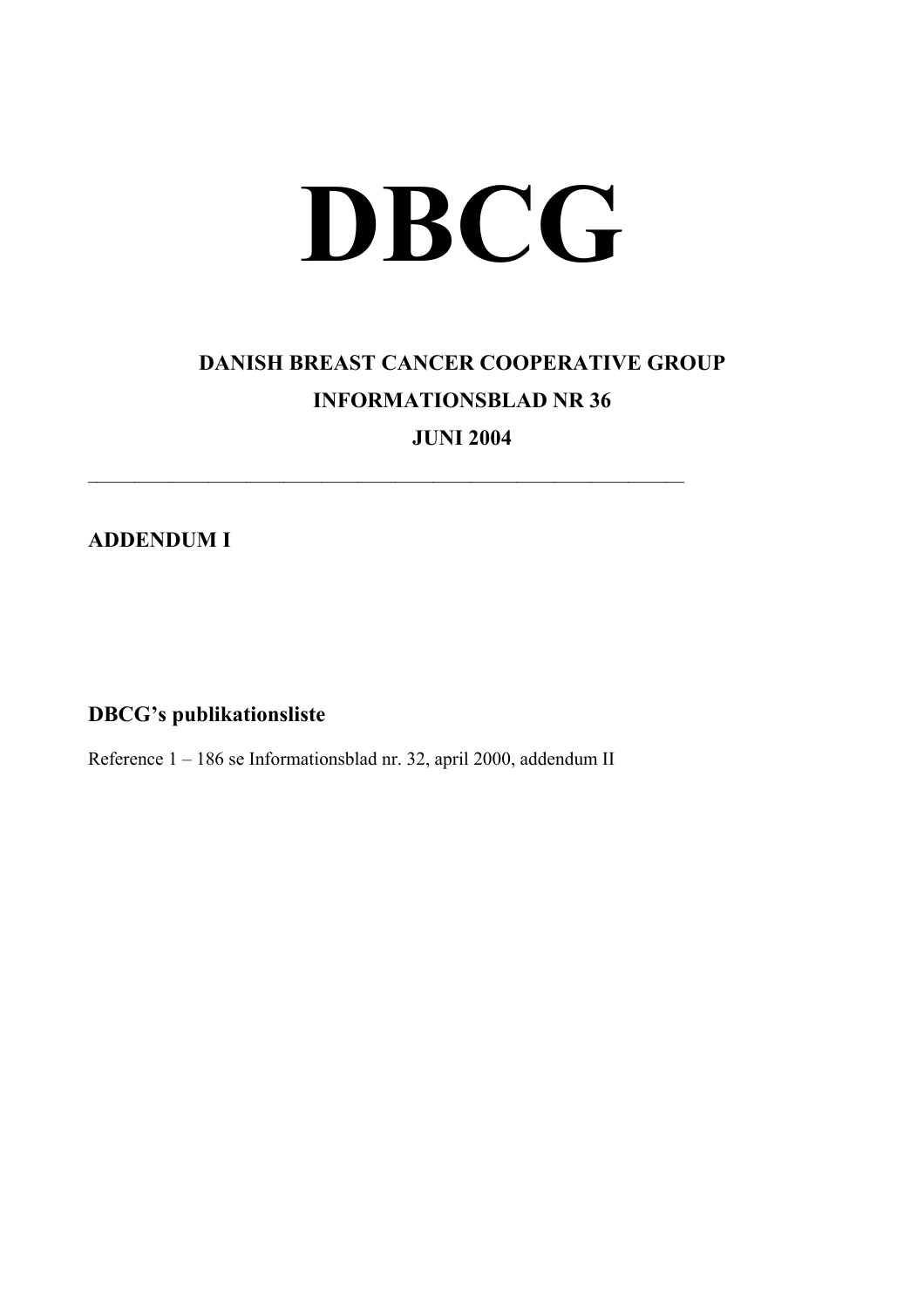- 187. Anderson M, Kamby C, Jensen M-B, Mouridsen H, Ejlertsen B, Dombernowsky P, Rose C, Cold S, Overgaard M, Andersen J and Kjær M on behalf of the Danish Breast Cancer Co-operative Group.*Tamoxifen in High-risk Premenopausal Women with Primary Breast Cancer Receiving Adjuvant Chemotherapy. Report from the Danish Breast Cancer Co-operative Group DBCG 82B Trial.* Eur J Cancer **1999;** 35:1659-1666.
- 188. Groenvold M, Fayers PM, Sprangers MAG, Bjorner JB, Klee MC, Aaronson NK, Bech P, Mouridsen HT. *Anxiety and Depression in Breast Cancer Patients at Low Risk of Recurrence Compared with the General Population: A Valid Comparison?* J Clin Epidemiol **1999;** 52:523-530.
- 189. Mortensen K, Holck S, Christensen IJ, Skouv J, Hougaard DM, Blom J, Larsson LI. *Endothelial Cell Nitric Oxide Synthase in Peritumoral Microvessels Is a Favorable Prognostic Indicator in Premenopausal Breast Cancer Patients.* Clin Cancer Res **1999**; 5:1093-1097.
- 190. Overgaard M, Jensen M-B, Overgaard J, Hansen PS, Rose C, Andersson M, Kamby C, Kjær M, Gadeberg CC, Rasmussen BB, Blichert-Toft M, Mouridsen HT. P*ostoperative radiotherapy in high-risk postmenopausal breast cancer patients given adjuvant tamoxifen: Danish Breast Cancer Cooperative Group DBCG 82c randomised trial.* Lancet **1999**. 353:1641-1648.
- 191. van Tienhoven G, Voogd AC, Peterse JL, Nielsen M, Andersen KW, Mignolet F, Sylvester R, Fentimann IS, van der Schueren E, van Zijl K, Blichert-Toft M, Bartelink H, van Dongen JA on behalf of the EORTC Breast Cancer Cooperative Group and the Danish Breast Cancer Cooperative Group*. Prognosis after Treatment for Loco-regional Recurrence after Mastectomy or Breast Conserving Therapy in Two Randomized Trials (EORTC 10801 and DBCG-82TM).*  Eur J Cancer **1999**; 35:32-*38*.
- 192. Wohlfahrt J, Andersen PK, Mouridsen HT, Adami HO, Melbye M. *Reproductive History and Stage of Breast Cancer.* Am j Epidemiol **1999;** 150:1325-30.
- 193. Højris I, Overgaard M, Christensen JJ, Overgaard J. *Morbidity and mortality of ischaemic heart disease in high-risk breast-cancer patients after adjuvant postmastectomy systemic treatment with or without radiotherapy: analysis of DBCG 82b annd 82c randomised trials.* Lancet **1999;** 354:1425-30.
- 194. Kroman N, Thorpe SM, Wohlfahrt J, Andersen KW, Mouridsen HT. *Variations in prognostic factors in primary breast cancer throughout the menstrual cycle*. Eur J Surg Oncol **2000**; 26:11-16.
- 195. Kroman N, Jensen MB, Wohlfahrt J, Mouridsen HT, Andersen PK, Melbye M. *Factors influencing the effect of age on prognosis in breast cancer: population based study. Br Med J* **2000**;320:474-9.
- 196. Kroman N, Jensen MB, Wohlfahrt J, Mouridsen HT, Andersen PK, Melbye M. *Bør alle yngre mammacancerpatienter tilbydes adjuverende cytotoksisk kemoterapi?* Ugeskr Læg **2000;** 320:474-8.
- 197. Early Breast Cancer Trialists' Collaborative Group.*Favourable and unfavourable effects on long-term survival of radiotherapy for early breast cancer:an overview of the randomised trials.* Lancet **2000;** 355:1757-70.
- 198. Axelsson CK, Rank F, Blichert-Toft M, Mouridsen HT, Jensen MB on behalf of The Danish Breast Cancer Cooperative Group (DBCG), Rigshospitalet, Copenhagen, Denmark.*Impact of Axillary Dissection on Staging and Regional*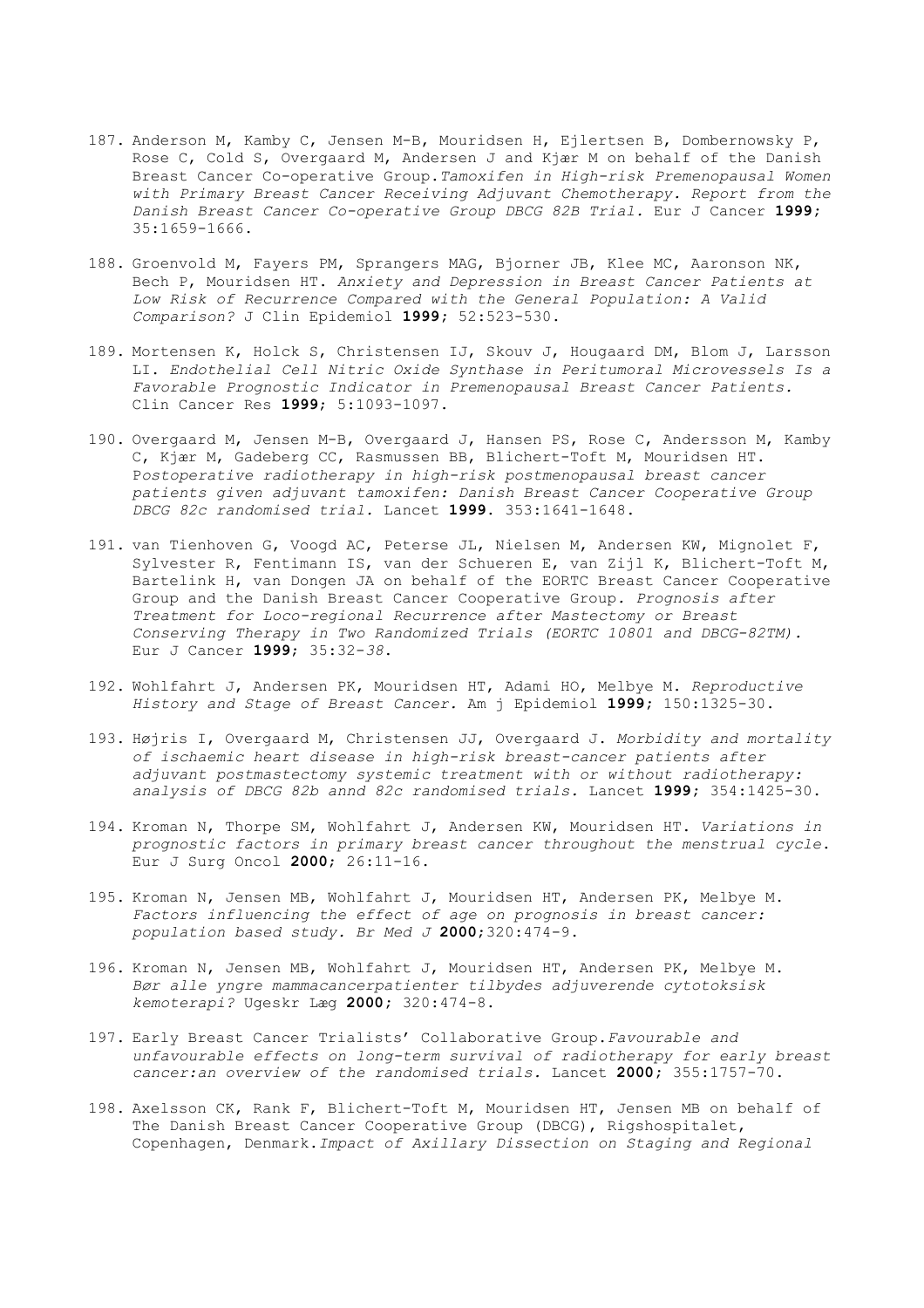*Control in Breast Tumors* ≤ *10 mm.* Acta Oncol **2000;** 39:283-89.

- 199. Blichert-Toft M.*Axillary Surgery in Breast Cancer Management.Background, Incidence and Extent of Nodal Spread, Externt of Surgery an Accurate Axillary Staging, Surgical Procedures.*Acta Oncol **2000;** 39:269-275.
- 200. Johansen J, Overgaard J, Blichert-Toft M, Overgaard M. *Treatment Morbidity Associated with the Management of the Axilla in Breast-Conserving Therapy.*Acta Oncol **2000;** 39:349-54.
- 201. Lauridsen MC, Tørsleff KR, Husted H, Erichsen C. *Physiotherapy treatment of late symptoms following surgical treatment of breast cancer.* The Breast **2000;** 9:45-51.
- 202. Rostgaard K, Holst H, Mouridsen HT, Lynge E.*Do clinical databases render population-based cancer registers obsolete? The example of breast cancer in Denmark.*Cancer Causes and Control **2000**; 11:669-74.
- 203. Ottesen Gyda Lolk, Graversen Hans Peder, Blichert-Toft Mogens, Christensen Ib Jarle, Andersen Johan A. *Carcinoma in situ of the female breast.10 year follow-up results of a prospective nationwide study.* Breast Cancer Research and Treatment **2000;** 62:197-210
- 204. Højris I, Andersen J, Overgaard M, Overgaard J. *Late Treatment-Related Morbidity in Breast Cancer Patients Randomized to Postmastectomy Radiotherapy and Systemic Treatment Versus Systemic Treatment Alone.* Acta Oncol **2000;** 39:355-372
- **205.** Kroman N. *Prognostic influence of age and reproductive factors in premenopausal breast cancer patients*. Doctoral Thesis. University of Copenhagen **2001.**
- 206. Rostgaard K, Mouridsen HT, Væth M, Holst H, Olesen KP, Lynge E. *A Modified Nottingham Prognostic Index for Breast Cancer Patients Diagnosed in Denmark 1978 – 1994.* Acta Oncol **2001;** 40: 838-843.
- 207. Voogd AC, Nielsen M, Peterse Johannes L, Blichert-Toft M, Bartelink H, Overgaard M, van Tienhoven G, Andersen KW, Sylvester RJ, van Dongen JA, for the Danish Breast Cancer Cooperative Group and the Breast Cancer Cooperative Group of the European Organisation for Research and Treatment of Cancer. *Differences in Risk Factors for Local and Distant Recurrence After Breast-Conserving Therapy or Mastectomy for stage I and II Breast Cancer: Pooled Results of Two Large European Randomized Trials.* J Clin Oncol **2001;** 19: 1688-97.
- 208. Tange UB, Hirsch FR, Jensen MB,Olsen AH, Blichert-Toft M, Rank FE, Vejborg IMM, Mouridsen HT,soc.Lynge E.*Mammografiscreening i Københavns Kommune.Kliniske konsekvenser efter de første tre screeningsrunder.*Ugeskr Læg **2002;** 164: 1036-40.
- 209. Tange UB, Hirsch FR, Jensen MB, Olsen AH, Blichert-Toft M, Rank FE, Vejborg IMM, Mouridsen HT, Lynge E. *Mammografiscreening i Københavns Kommune.Populationsresultater fra de første tre screeningsrunder.*Ugeskr Læg **2002;** 164: 1048-52.
- 210. Blichert-Toft M, Ejlertsen B, Mouridsen H.T., Overgaard M. M*ammacancer*. Ugeskr Læg **2002**; 164: 3023-6.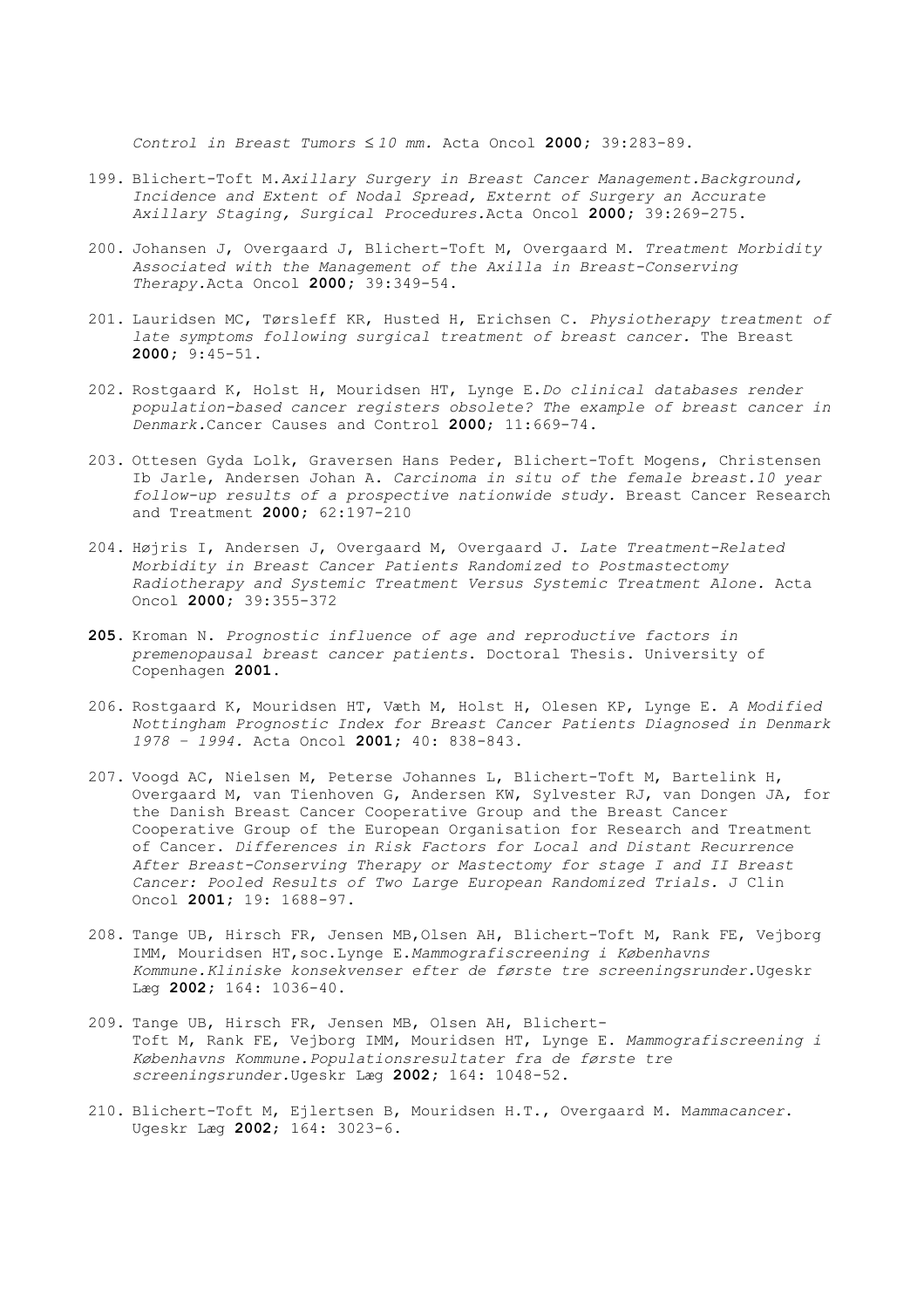- 211. Johansen J, Overgaard J, Rose C, Engholm S.Aa, Gadeberg C.C., Kjær M, Kamby C, Juul-Christensen J, Blichert-Toft M, Overgaard M, on behalf of the Danish Breast Cancer Cooperative Group (DBCG) and the DBCG Radiotherapy Committee. *Cosmetic Outcome and Breast Morbidity in Breast-Conserving Treatment*. Acta Oncol **2002;** 41: 369-80.
- 212. Offersen BV, Sørensen FB, Yilmaz M, Knoop A, Overgaard J. *Chalkley Estimates of Angiogenesis in Early Breast Cancer.* Acta Oncol **2002;** 41:695- 703.
- 213. Tange U.B, Jensen M-B, Vejborg I.M.M, Rank F.E, Blichert-Toft M, Mouridsen H.T, Lynge E. *Clinical impact of introduction of mammography screening in a non-screening country.* Scandinavian Journal of Surgery 91: **2002;** 293-303.
- 214. Kroman N, Melbye M, Mouridsen H.T. *Prognostic influence of age at diagnosis in premenopausal breast cancer patients.* Scandinavian Journal of Surgery 91: **2002;** 305-8.
- 215. Blichert-Toft M., Smitten K.Von. *Aspects Of Breast Surgery.* Scand.J.of Surg. **2002;** 91:219-21.
- 216. Blichert-Toft M., Kroman N. *The Spezialist Breast Unit and Breast Surgery as a Specialty.* Scand.J.of Surg. **2002;** 91: 227-31
- 217. Vejborg I., Olsen A.H., Jensen M-B., Rank F., Tange U.B., Lynge E. *Early outcome of mammography screening in Copenhagen 1991-99.* J Med Screen **2002;**  9:115-19.
- 218. Jensen AR, Overgaard J, Storm HH. *Validity of breast cancer in the Danish Cancer Registry. A study based on clinical records from one county in Denmark.*Eur J Cancer Prevention **2002;** 11:359-364
- 219. Kroman N., Wohlfahrt J., Mouridsen HT., Melbye M. *Influence of tumor location on beast cancer prognosis.* Int.J.Cancer **2003;** 105: 542-45.
- 220. Celis JE, Gromov P, Gromova I, Moreira JMA, Cabezon T, Ambartsumian N, Grigorian M, Lukanidin E, Straten PT, Guldberg P, Bartkova J, Bartek J, Lukas J, Lukas C, Lykkesfeldt A, Jäättelä M, Roepstorff P, Bolund L, Ørntoft T, Brünner N, Overgaard J, Sandelin K, Blichert-Toft M, Mouridsen H, Rank FE. *Molecular and cellular Proteomics.* **2003;** 2:369-77.
- 221. Veronesi U., Cascinelli NML., Greco M., Saccozzi R., Aguilar M., Marubini e., *Long-term survival was similar after breast-conserving surgery or mastectomy for breast cancer.* Evidence-based Obstetrics and Gynecology **2003;** 5: 48-50.
- 222. Vejborg I, Friis E, Blichert-Toft M. *Brystkræft kan opdages i tide.*  Scandinavian Health News, ISBN 87-7749-391-5, FADL's Forlag, København, Oktober, **2003.**
- 223. Vejborg I, Friis E, Blichert-toft M. *Brystkræft der opdages i tide kan helbredes.* Scandinavian Health News, ISBN 87-7749-416-4, FADL's Forlag, København, Oktober, **2003.**
- 224. Jensen AJ, Storm HH, Møller S, Overgaard J. *Validity and Representativity in the Danish Breast Cancer Cooperative Group.* **2003;** Acta Oncol 42:179-185
- 225. Jensen AJ, Garne JP, Storm HH, Ewertz M, Cold S, Alvegaard T, Overgaard J. *Stage and Survival in Breast Cancer Patients in Screened and Non-screened*